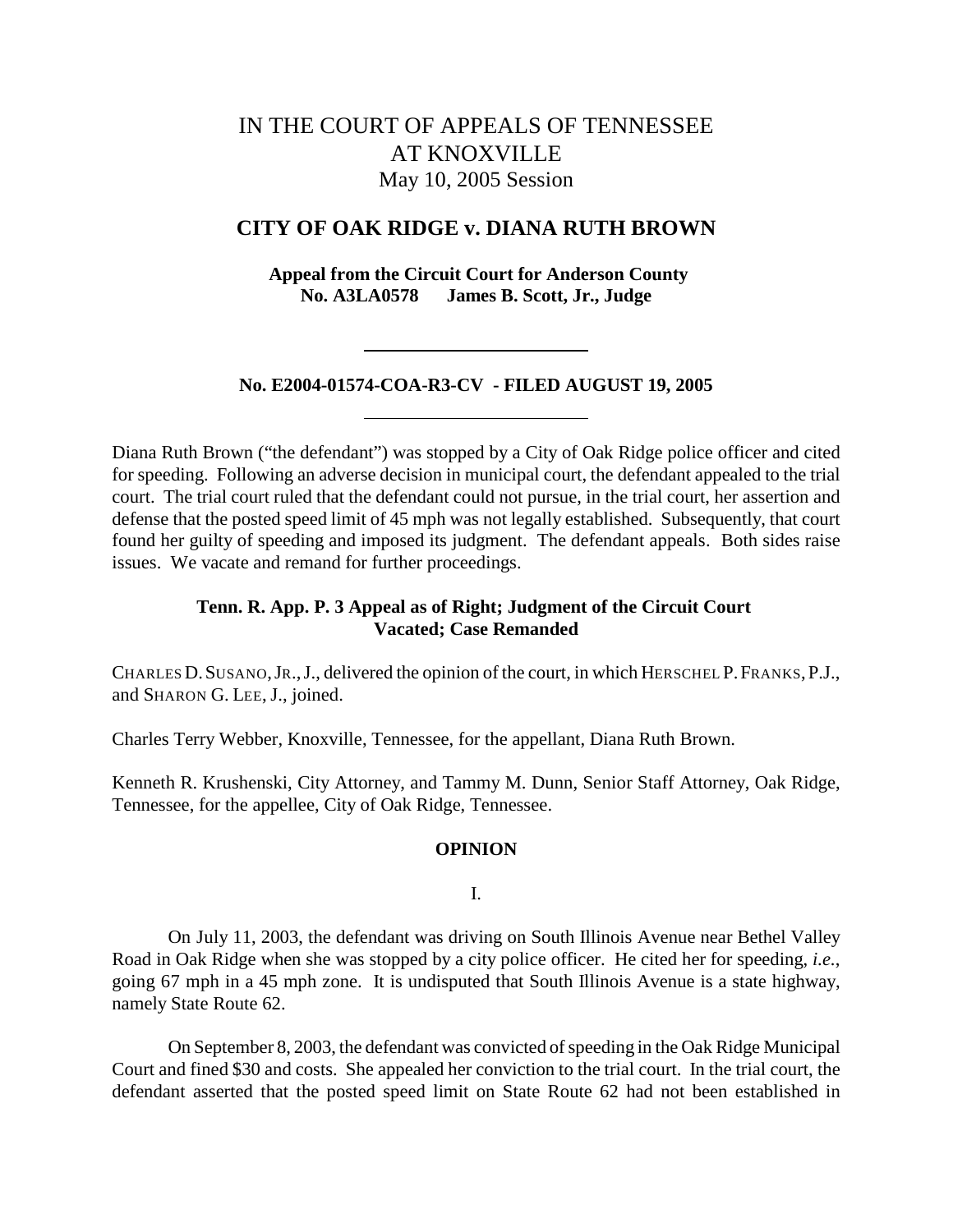compliance with applicable law. The trial court refused to permit the defendant to pursue her argument, opining that it did not have jurisdiction to entertain such a defense:

> [M]y ruling was that this belongs in Chancery Court in Davidson County. I don't set the policy as it relates to those things. And I really don't think it's an issue that addresses itself to the venue. State matters, just like some of the other matters that we deal with, it's usually the Chancery Court on policy dealing with setting speed limits and whether or not there has been a violation of the discretion as it relates to that. So the issue I have within my control has to do with the speeding. The other things have to do with whether or not this policy of the State of Tennessee was one that should have been exercised as it was.

Following a bench trial, the court found the defendant guilty of speeding and imposed a fine of \$15 and costs. From this judgment, the defendant appeals.

II.

While the parties argue a number of legal issues, we believe the dispositive issue in this case is whether the defense asserted by the defendant – that the posted speed limit was not legally established – is a defense that can be asserted in a case involving a charge of driving at a speed in excess of a posted speed limit.<sup>1</sup> This is a question of law; hence, our *de novo* review is undertaken with no presumption of correctness as to the trial court's judgment. *Ganzevoort v. Russell*, 949 S.W.2d 293, 296 (Tenn. 1997).

#### III.

It is axiomatic that a defendant has a right to attempt to prove a properly-asserted, legallyrecognized defense to an action asserted against the defendant. Thus, we must decide if the defense asserted by the defendant is a bar to the speeding violation with which she was charged.

 $1$ The speeding citation in this case specifically charges that the defendant committed the "offense" of "speeding 67 mph in 45 mph zone." The City's brief does not *expressly* argue that, regardless of whether the posted 45 mph speed limit was validly established or not, the defendant's speed, *i.e.*, 67 mph, nevertheless still exceeded the maximum speed permitted on a state highway of the type of South Illinois Avenue; and that she can, as a consequence of this fact, still be found guilty of "speeding." *See* Tenn. Code Ann. § 55-8-152(a) & (c) (2004). *Cf. Commonwealth v. Kondor*, 438 Pa. Super. 147, 651 A.2d 1135 (Pa. Super. Ct. 1994). Since the parties disagree sharply as to whether South Illinois Avenue is a "controlled-access highway," *see* Tenn. Code Ann. § 55-8-152(c), and since the City does not make the argument alluded to above, we decline to address the issue of whether the defendant can be found guilty of "speeding" in the absence of a validly-established 45 mph speed zone. However, we would again note that the defendant was specifically charged with driving at a speed in excess of that permitted by a "45 mph zone."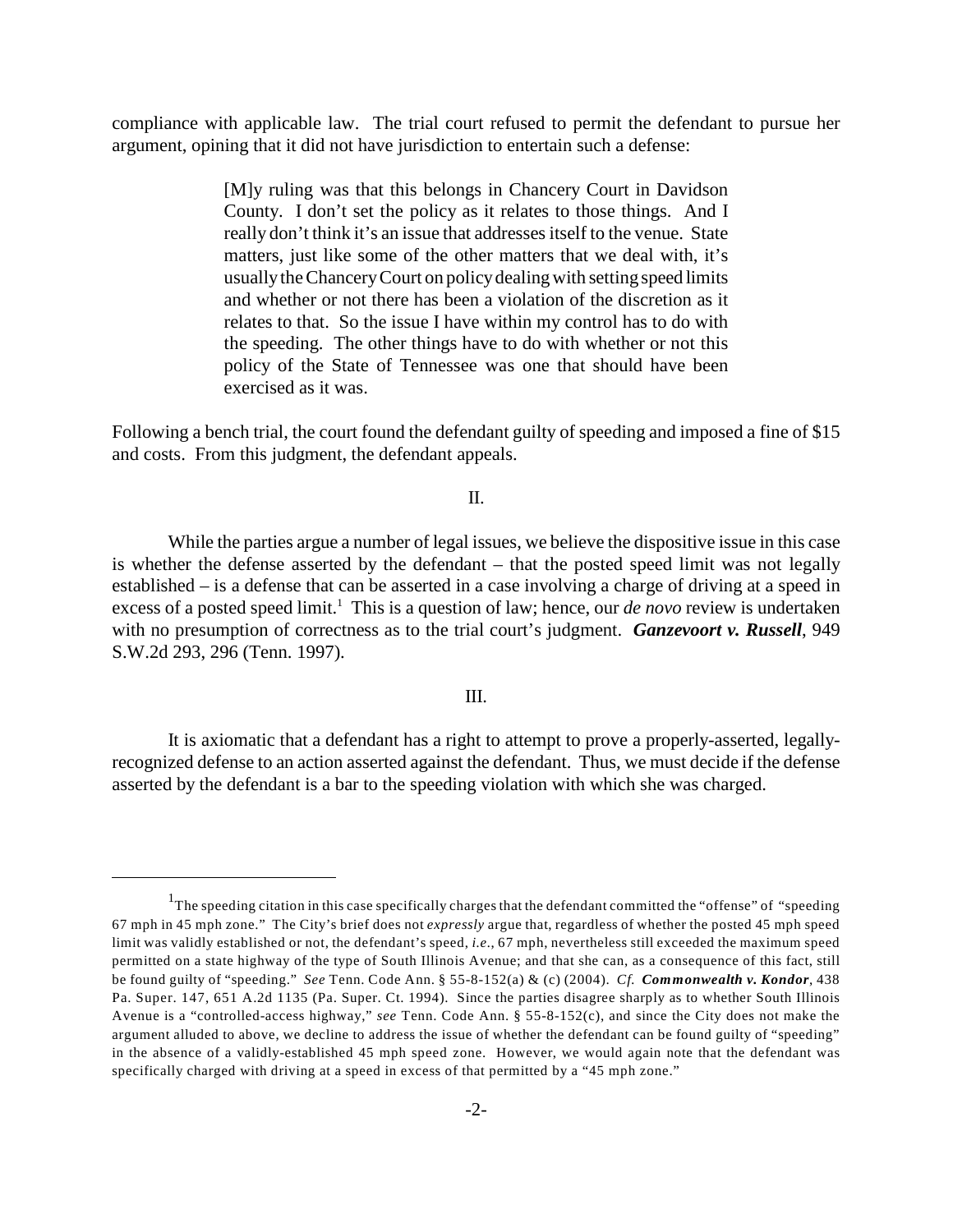If there is a posted speed limit, and no question is raised as to whether that posted speed limit was properly established, there is a presumption of regularity and validity; in such cases, proof of the posted speed limit gives rise to a rebuttable presumption of validity. *Thomas v. Harper*, 385 S.W.2d 130, 138 (Tenn. Ct. App. 1964). However, we have recognized that the posting of a speed limit must be pursuant to "statutory authority":

> Where there is evidence of a posted speed limit and no question is made as to its regularity or validity there is a presumption that the posted speed is in compliance with the law. However, if the posted speed sign was placed without statutory authority, the failure of a motorist to heed its restrictions could be negligence but he should not be penalized with the consequences of the rule of negligence *per se* of violating a statute, since a statutorily established speed limit prevails over speed signs erected without statutory authority.

*Johnson v. Calfee*, No. 118, 1988 WL 36472, at \*1 (Tenn. Ct. App. E.S., filed April 21, 1988) (internal citations omitted).

*Johnson* involved a complaint seeking damages for injuries sustained in a motor vehicle accident. *Id.* The defendant's principal defense was that the plaintiff was driving recklessly and speeding. *Id.* The speed limit on the road where the accident occurred was critical to the jury's determination. *Id.*, at \*2. A police officer testified that although the speed limit on the road was 55 mph unless "otherwise posted," there was a sign approximately one mile from the accident site indicating that the speed limit was 45 mph. *Id.*, at \*1. However, the county court clerk testified that there was no legislative enactment authorizing the reduction in the speed limit along the relevant stretch of road. *Id*. He opined that the speed limit was actually 55 mph. *Id.* Despite a request from the plaintiff that the trial court instruct the jury that the speed limit was 55 mph, the court left the decision of whether it was 55 mph or 45 mph to the jury without furnishing the jury any guiding principles by which to make that decision. *Id.* Since a speed sign enacted without authority cannot be the basis for finding a party guilty of negligence *per se*, we held that the trial court had not properly charged the jury as to the law pertaining to the establishment of a speed limit. *Id.*, at \*1-2. *See also Deskins v. Williams*, No. 03A01-9701-CV-00023, 1997 WL 559444, at \*3 (Tenn. Ct. App. E.S., filed September 9, 1997).

We are not aware of a Tennessee appellate court decision in which a defendant cited for speeding has employed the defense that a posted speed limit was not validly established. However, other states have addressed the use of such a defense in speeding cases.

A Virginia appellate court reversed the judgment of a trial court which had precluded a defendant charged with speeding from presenting evidence that a posted speed limit had not been lawfully established. *Bahen v. City of Hampton*, No. 0436-03-1, 2004 WL 2381375, at \*2 (Va. Ct. App., filed October 26, 2004). The trial court had excluded the proffered testimony of a city traffic